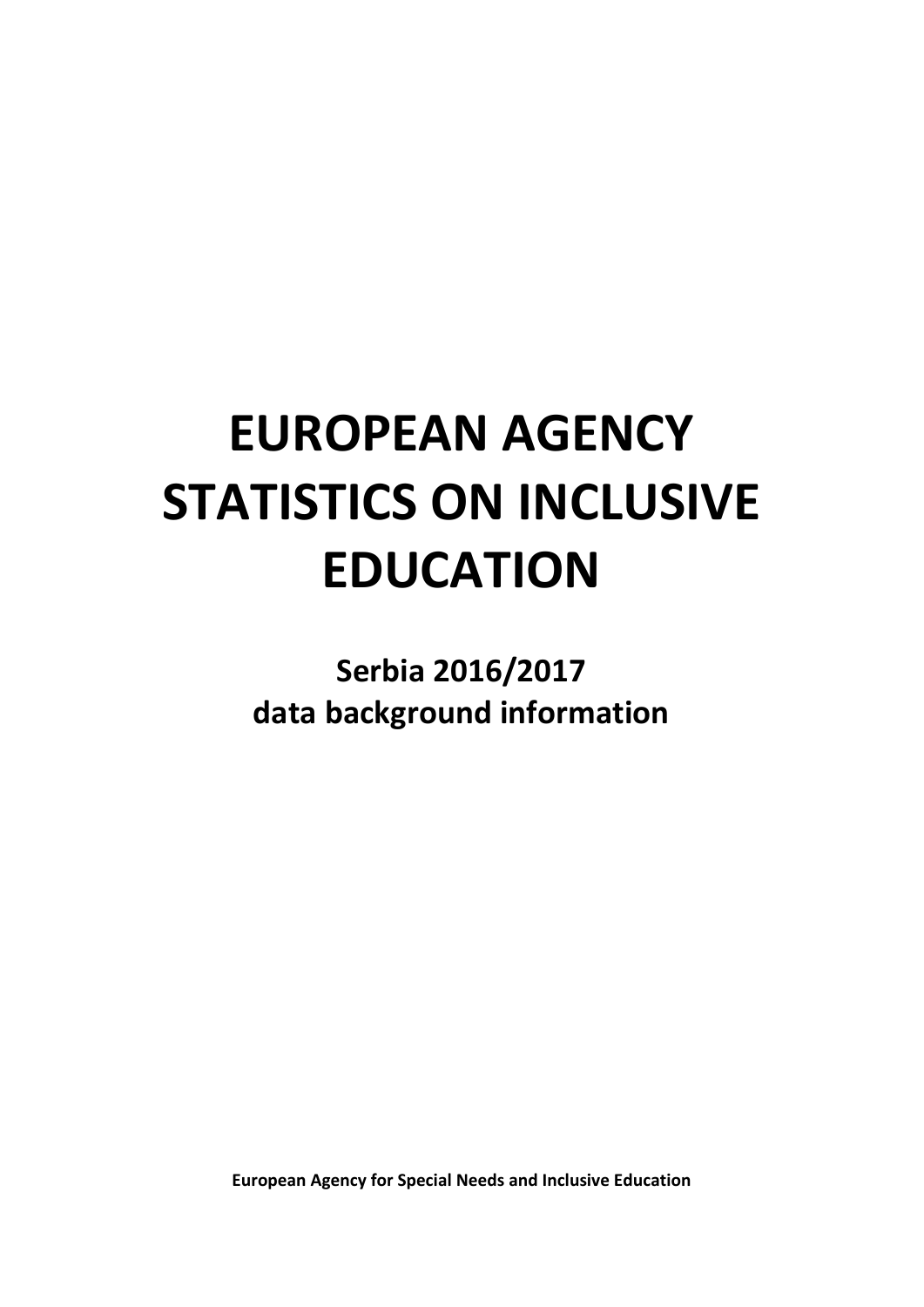

# **BACKGROUND INFORMATION**

# **How the official decision of special educational needs (SEN) in the country relates to the agreed EASIE operational definition**

#### **Operational definition**

"An official decision leads to a child/learner being recognised as eligible for additional educational support to meet their learning needs."

#### **Criteria for an official decision of SEN**

- There has been an educational assessment procedure involving a multi-disciplinary team
- The multi-disciplinary team includes members from within and external to the child's/learner's (pre)school
- There is a legal document which describes the support the child/learner is eligible to receive and which is used as the basis for planning
- The official decision is subject to a formal, regular review process

#### **Educational assessment procedure in the country**

Prior to enrolling in a pre-primary institution, children undergo a physical examination by a paediatrician, who can request additional examinations if needed and who considers the child's development history. Prior to entering primary education, children's psychological functioning is also assessed.

If findings at either of these two stages indicate a need for additional support, institutions start collecting additional data. This process involves the child in question, peers, parents and other family members, teachers, psychologists, pedagogues, and a medical doctor if needed. Techniques used in this process include interviews, observations, standardised tests, portfolios and questionnaires. Based on the results, institutions formulate a document called a pedagogical profile, which is an official basis for planning support, i.e. an individual education plan (IEP).

A body external to an institution must be included if there are indications that a child needs:

- an IEP with modified outcomes:
- to be enrolled in a special education institution;
- support in the domains of healthcare and social services;
- financial support for education.

This external body is called an intersectoral commission (ISC) and it assesses whether a child needs additional educational, healthcare or social services support. Each ISC member collects data on the child in order to assess their needs in the member's respective domain. Members do this by interviewing the child and their family, by using instruments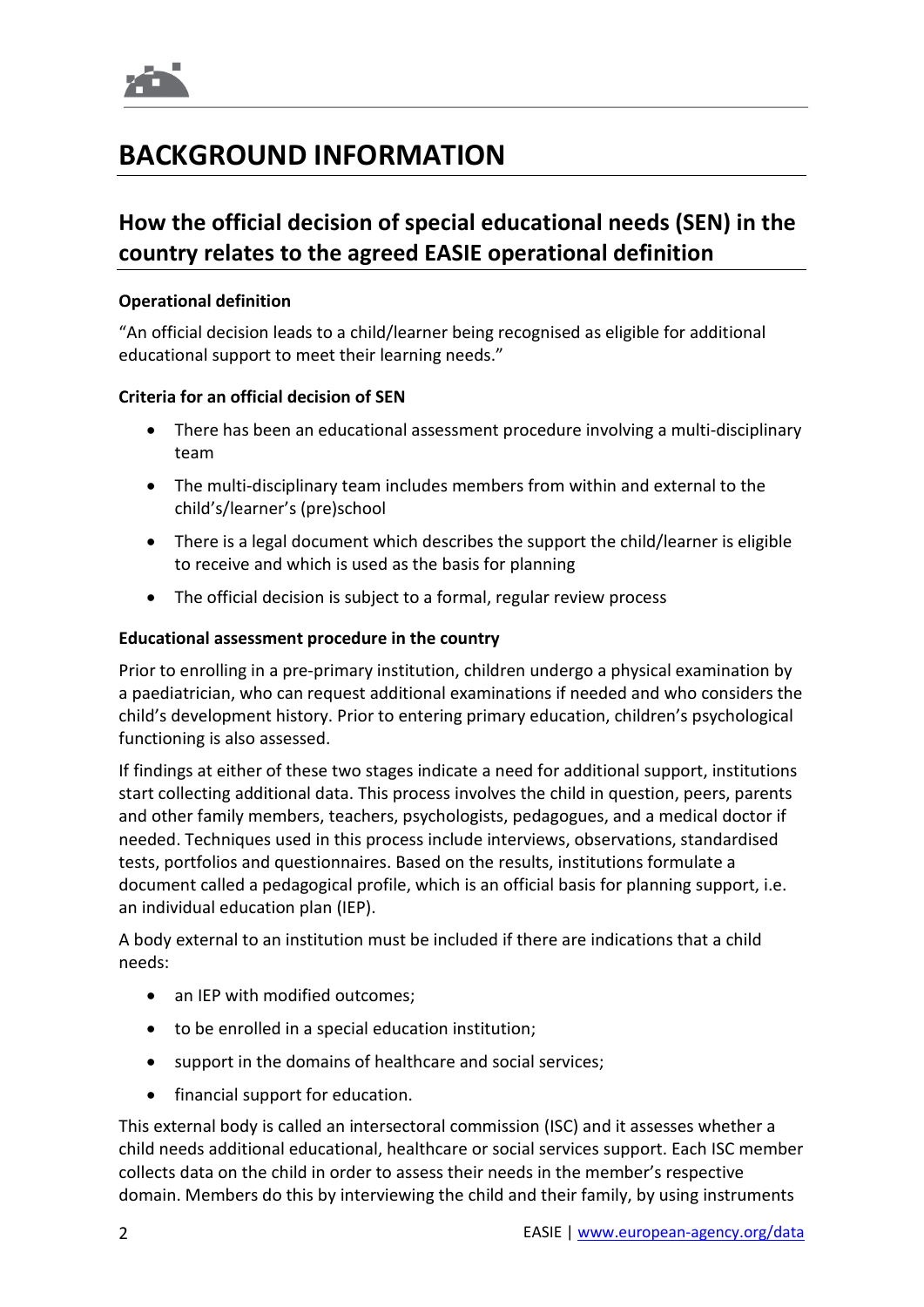

to assess relevant aspects of functioning in a given domain, and by inspecting other results and findings from other relevant institutions if these are available.

#### **How the multi-disciplinary team is comprised in the country**

At school level, the team comprises parents/caregivers, the child's/learner's class teacher, a pedagogical assistant, a psychologist, a pedagogue and, on occasion, an expert external to the institution suggested by the parents/caregivers.

The ISC is established by and for each municipality. It consists of five members, four of them being long-term members, and one being a temporary member and in charge of just one specific case. The long-term members are:

- a representative of the healthcare sector, i.e. a medical doctor;
- a representative of the educational sector, i.e. a psychologist;
- a representative of the social services sector;
- a special educator.

The fifth member is a person who is very familiar with the child's/learner's development. This person is chosen at the parents' suggestion from medical doctors, social workers, teachers or other education workers involved in a child's/learner's case.

#### **The legal document used in the country to outline the support that the child/learner is eligible to receive**

The pedagogical profile is the basis for planning support in an institution. It consists of four domains:

- Learning
- Social skills
- Communication skills
- Independence and self-care.

The pedagogical profile outlines assets and support needs. It also states sources of support that a child/learner already has in their social environment. It consists of:

- personal data on the child/learner;
- an assessment methodology review: a description of inventories, questionnaires and tests used;
- a description of the child's/learner's functional status;
- identified barriers;
- needed means of support;
- an individualised plan for supporting the child/learner;
- a timeline.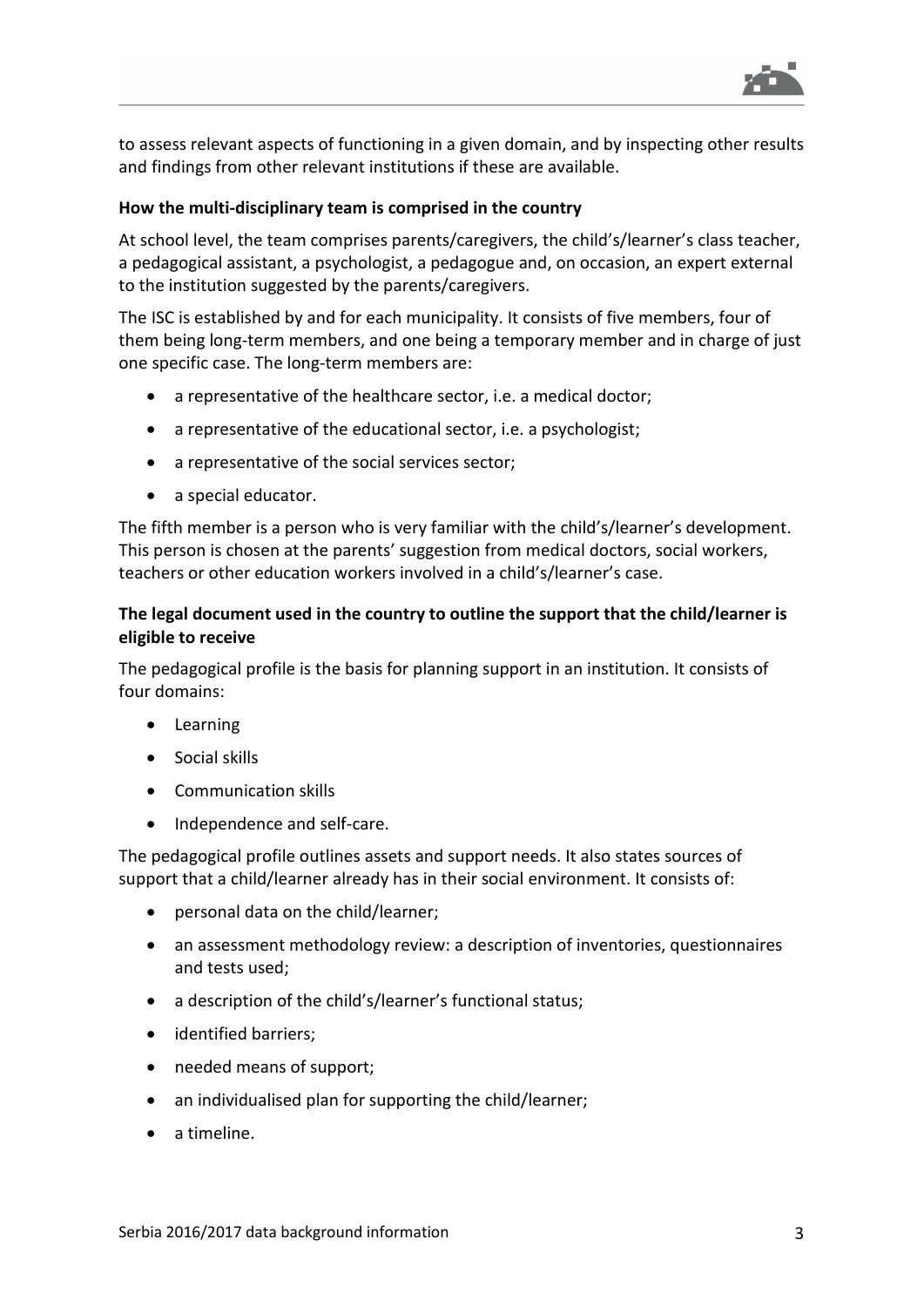

#### **How the document is used as the basis for planning in the country**

An individualisation plan is a document which specifies measures for removing physical and communicational barriers and for providing aspects of support that a child/learner needs. This document defines specific means of support for each school subject and other areas based on support needs and assets defined in the pedagogical profile.

The IEP is a document that alters a curriculum on the basis of assets and support needs defined in the pedagogical profile. The IEP defines:

- a schedule of activities;
- education outcomes;
- an individualised programme for each subject;
- individualised teaching methods.

The action plan is a part of the IEP that operationalises precise contents, methods, techniques, materials, responsible persons, timing and outcomes for each step in the process of giving additional support.

#### **The formal, regular review process in the country**

Within an institution, a team for support provision reviews the process of meeting goals and outcomes envisioned in the IEP. The review process is undertaken every three months in the first year, and subsequently at the beginning of each semester. During this process, the team analyses what means of support were successful and what outcomes the child/learner has accomplished. On the basis of this analysis, a revision of the IEP may be undertaken.

There is also an external reviewer, an educational advisor, who monitors the regularity of the process of the IEP development, its content and realisation. When the ISC is involved, each member monitors the support within their area. Providers of support are obliged to report to the ISC members on the realisation of the support plan six months after its development. In case of changes in the child's/learner's functioning, the assessment process is repeated.

## **Proxy indicator for the 80% benchmark used for the country's data collection**

The EASIE work uses an 80% benchmark of inclusive education. This is defined as:

"An inclusive setting refers to education where the child/learner with SEN follows education in mainstream classes alongside their mainstream peers for most – 80% or more – of the school week."

#### **Proxy indicator used**

Placement in a mainstream class implies over 80% or more.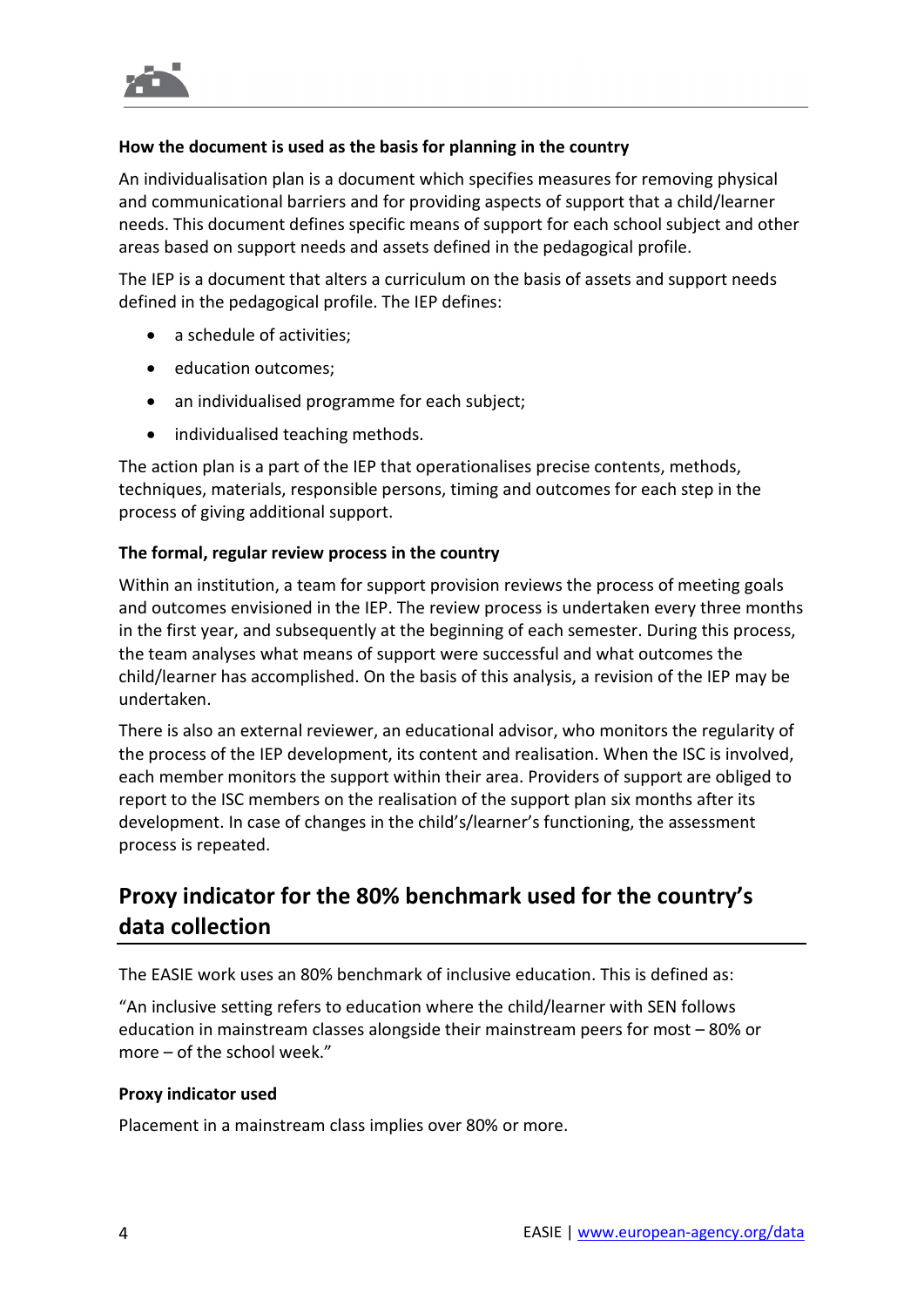

#### **Details on what the country proxy is**

The Serbian proxy is the number of children/learners enrolled in mainstream classes for whom the teaching/learning process is individualised by an IEP.

#### **Why this proxy was used**

This proxy is the only one available regarding the required data.

#### **Difficulties in using the proxy**

There should not be any difficulties in using this proxy – it covers the whole population with an official decision of SEN in mainstream classes.

#### **Specific country issues in applying the proxy indicator**

No issues.

# **Detailed description of what 'out of formal education' means within the country**

The 2011 International Standard Classification of Education (ISCED) defines 'formal education' as follows:

"[…] education that is institutionalised, intentional and planned through public organizations and recognised private bodies and, – in their totality – constitute the formal education system of a country. Formal education programmes are thus recognised as such by the relevant national education or equivalent authorities, e.g. any other institution in cooperation with the national or sub-national educational authorities. Formal education consists mostly of initial education […] Vocational education, special needs education and some parts of adult education are often recognised as being part of the formal education system. Qualifications from formal education are by definition recognised and, therefore, are within the scope of ISCED. Institutionalised education occurs when an organization provides structured educational arrangements, such as student-teacher relationships and/or interactions, that are specially designed for education and learning."

(United Nations Educational, Scientific and Cultural Organization and UNESCO Institute for Statistics, 2011, *International Standard Classification of Education ISCED 2011*, p. 11).

#### **Do the country definitions of formal, non-formal and informal education differ from the ISCED definitions?**

No, Serbia uses the same definitions as ISCED.

#### **How specific cases – such as home-educated children/learners – are considered**

Home-educated children/learners are not considered.